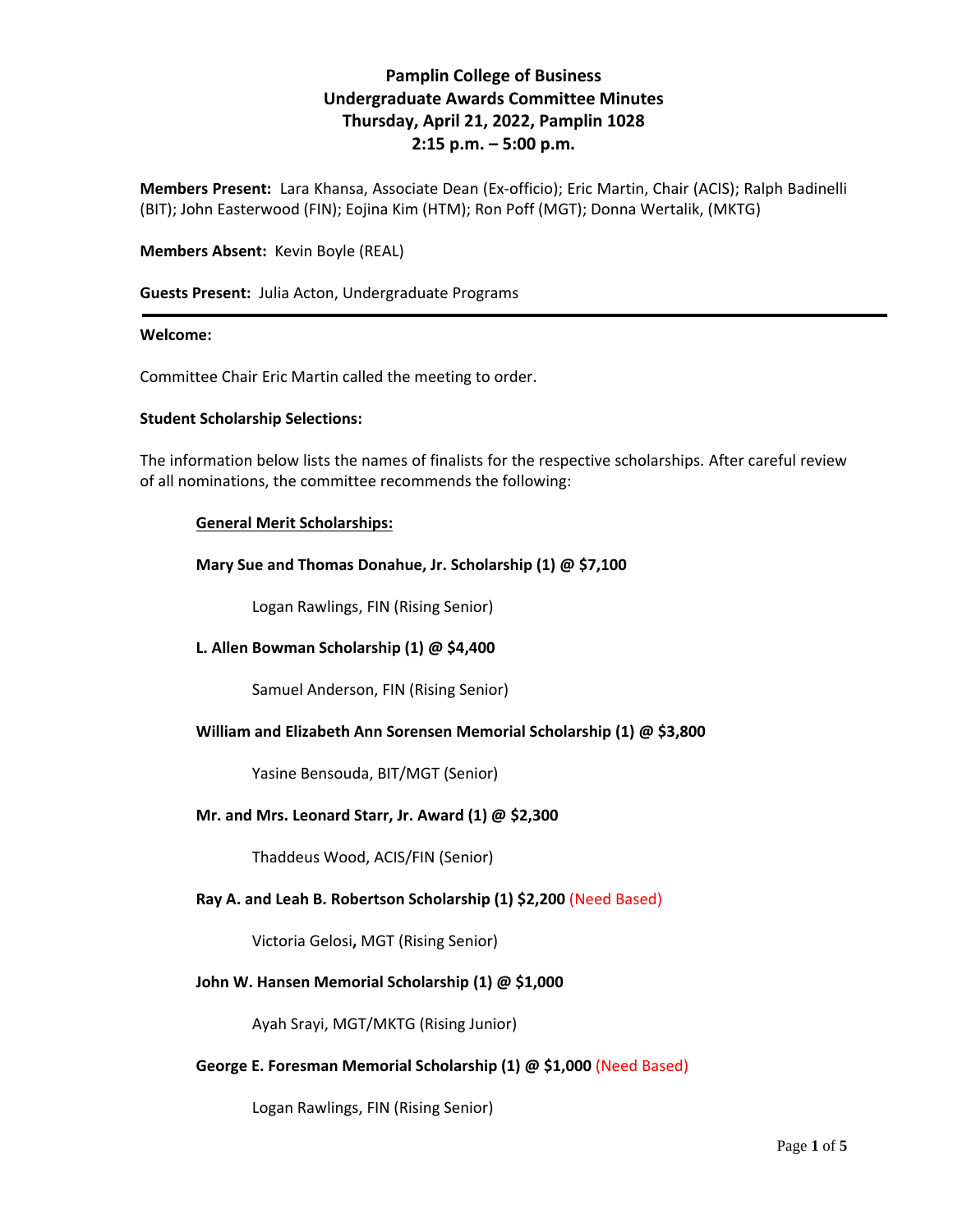### **Special Interest or Qualification Awards:**

### **Leadership**

### **Alexander D. DeShazo \$6,000** (Need Based)

Nader Dajani, FIN (Rising Junior)

### **Norrine Bailey Spencer Scholarship (1) @ \$5,100**

Corinne Shifflett, FIN/MKTG (Senior)

### **John William Fox, Jr. Memorial (1) @ \$4,500**

Justin Smith, BIT/MGT (Rising Senior)

# **Audette Family Endowed Scholarship (1) @ ? Pending Donor Approval**

#### **International**

### **Hermann and Michele Buerger \$4,300** (Need Based)

Nader Dajani, FIN (Rising Junior)

## **Foster International Business (1) @ \$6,300** (Need Based)

No candidates

#### **Banking and Finance**

#### **BB&T \$5,500**

Chris Royal, FIN (Rising Senior)

#### **Wells Fargo Scholarship (1) @ \$1,400 each**

Emily Maida, FIN (Rising Senior)

### **Inez T. Ripley (1) @ \$1,100** (Need Based)

Wes Stone, FIN (Senior)

# **Hugh Fletcher, Jr. (1) @ \$1,100**

Chris Royal, FIN (Rising Senior)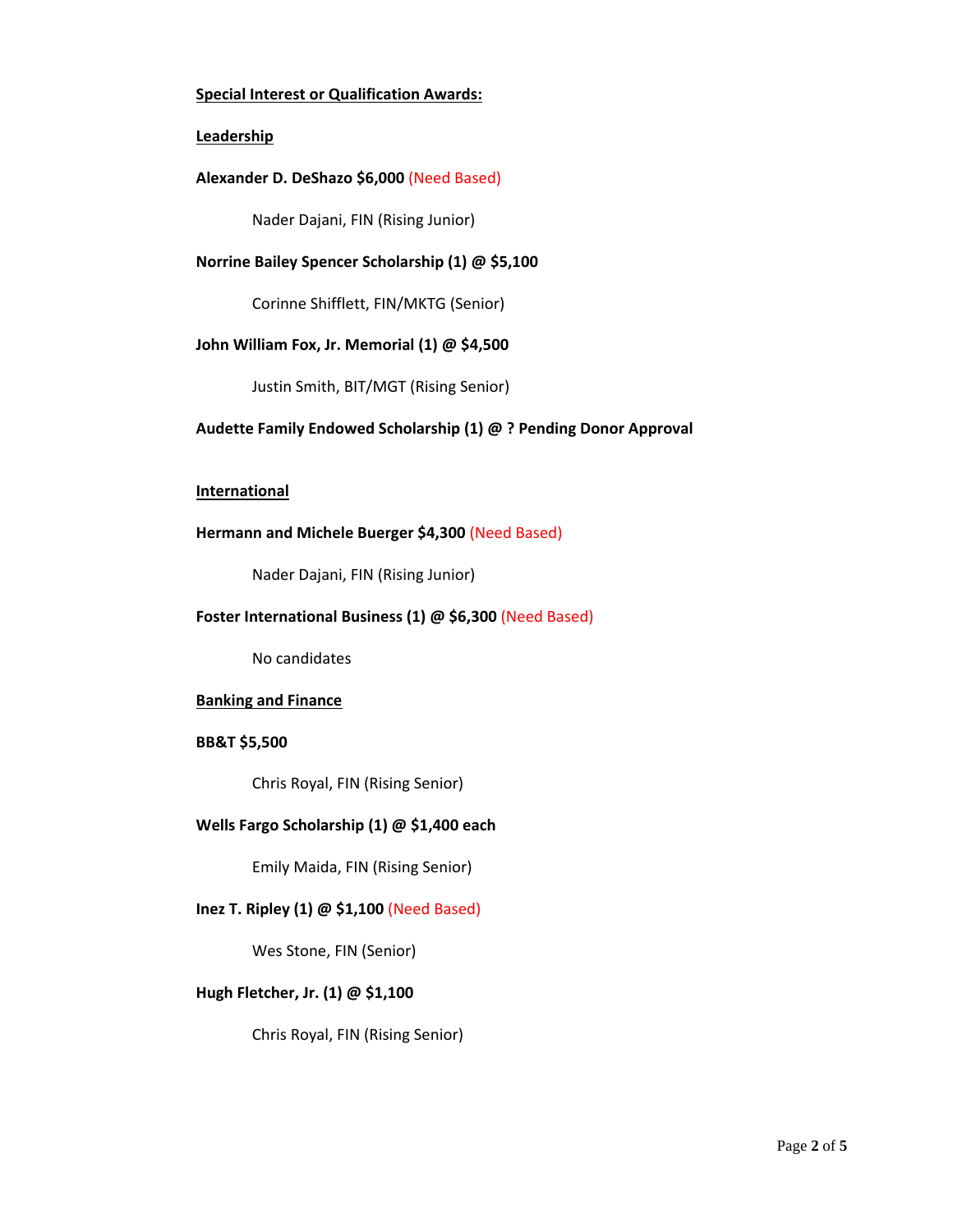### **Other Special Interest or Qualification Awards:**

### **Elaine Caravati Ryan Scholarship (1) @ \$14,500 Full Ride** (Need Based)

Laura Alarcon, ACIS/FIN (Junior)

### **J. Richard Tawes Memorial \$13,400 (2 @ \$6,700 each)** (Need Based)

Yasine Bensouda, BIT/MGT (Senior) Alex Tran, BIT (Rising Senior)

### **Jim & Marilyn Pollard Scholarship (1) @ \$4,600** (Need Based)

No qualified applicants

#### **Vernell B. Hogan (1) @ \$1,400**

No applicants

# **Pete Ellison Memorial \$2,100 (2 @ \$1,050 each)**

Alex Tran, BIT (Rising Senior) Kyoungwon Kim, BIT/MGT (Rising Senior)

#### **Kyle J. Harmon '01 Memorial Scholarship (1) @ \$9,500**

Alexa Maronic, HTM (Incoming Freshmen)

#### **Woodrow A. Kantner Scholarship (1) @ \$8,500**

No applicants

#### **Mace T. & Mary W. Coleman Scholarship \$6,400 (2 @ \$3,200 each)**

No applicants

#### **John H. Saunders Scholarship (1) @ \$4,000** (Need Based)

Tina Zhao, ACIS/FIN (Senior)

#### **Beulah Mae Vicks/PricewaterhouseCoopers \$4,100**

Mariam Farzayee, ACIS (Senior)

#### **Willis Blackwood \$3,600**

Ainsley Duff, BUS (Rising Junior)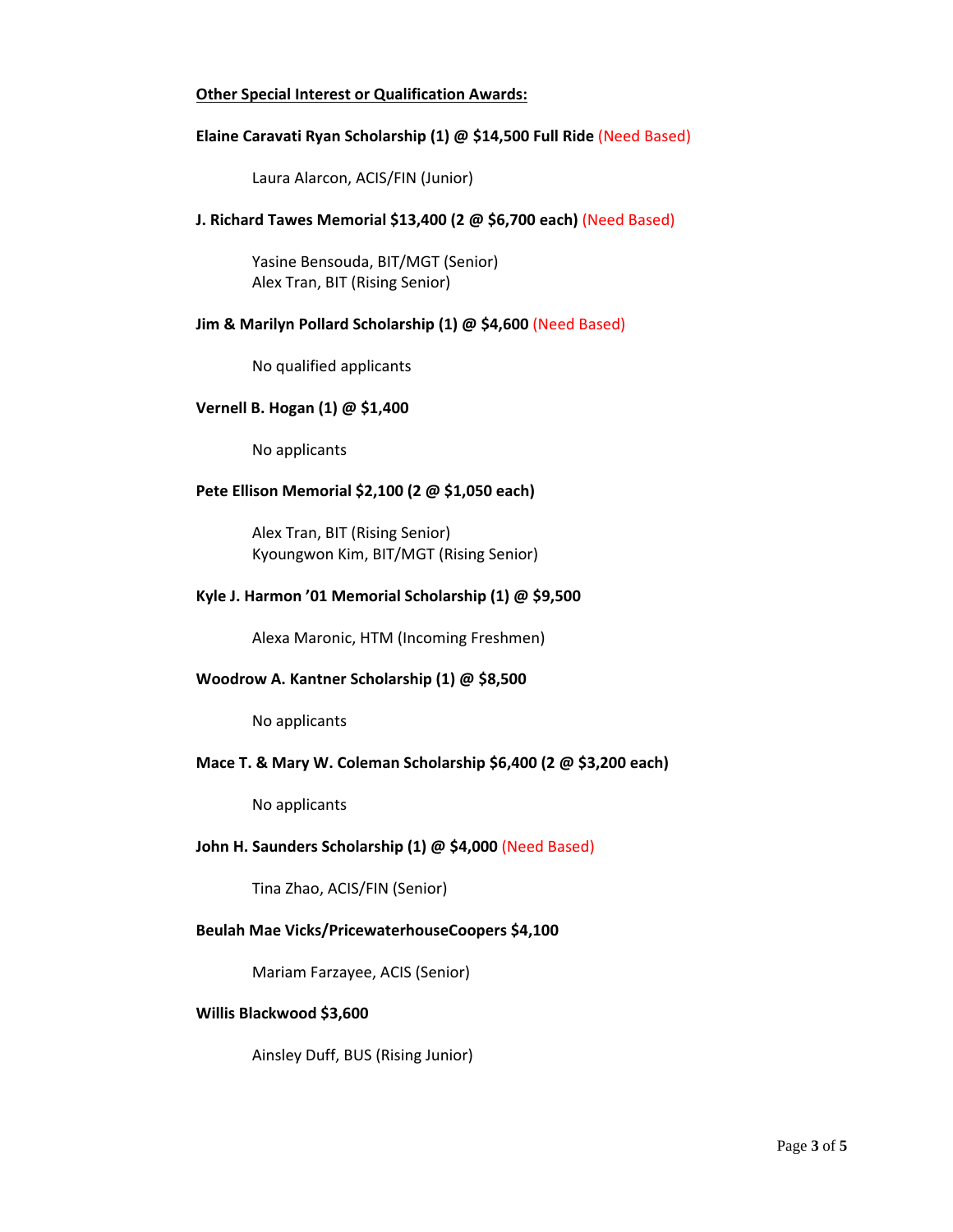### **James S. Jackson Memorial Scholarship (1) @ \$2,100**

Shamsia Ahmed, BIT (Rising Sophomore)

### **John and Camille Milks (1) @ \$3,200** (Need Based)

Hannah Hough, ACIS (Rising Junior)

### **E. B. Wood, Jr. Endowed Scholarship (1) \$5,500** (Need Based)

No qualified applicants

### **H. H. Mitchell (1) @ \$3,400**

Justin Smith, BIT/MGT Rising Senior

#### **Leonard L. Brown \$5,500 (or 2 @ \$2,750 each)**

No applicants

# **William A. Trice, Jr. (1 or more up to \$4,500) based on reimbursements – classroom needs (Classified Employees)**

Sammy Suleiman, BIT (Rising Senior)

### **Paige & Rob Robertory Business Scholarship (1) @ \$2,000** (Need Based)

Ayah Srayi, MGT/MKTG (Rising Junior)

#### **Henry J. and Louisa G. Dekker (1) @ \$1,300** (Need Based)

Madison Roach, FIN/REAL (Rising Senior)

#### **Lucy B. Coleman (1) @ \$2,000**

No applicants

#### **Walter W. Horner Memorial (1) @ \$1,800** (Need Based)

Shamya Rowe, MGT (Rising Senior)

#### **Henry Webb and Christine Maddox (1) @ \$1,400**

Ethan Mills, FIN (Rising Senior)

### **Cathy Faoro Memorial (1) @ \$1,400**

Justin Smith, BIT/MGT (Senior)